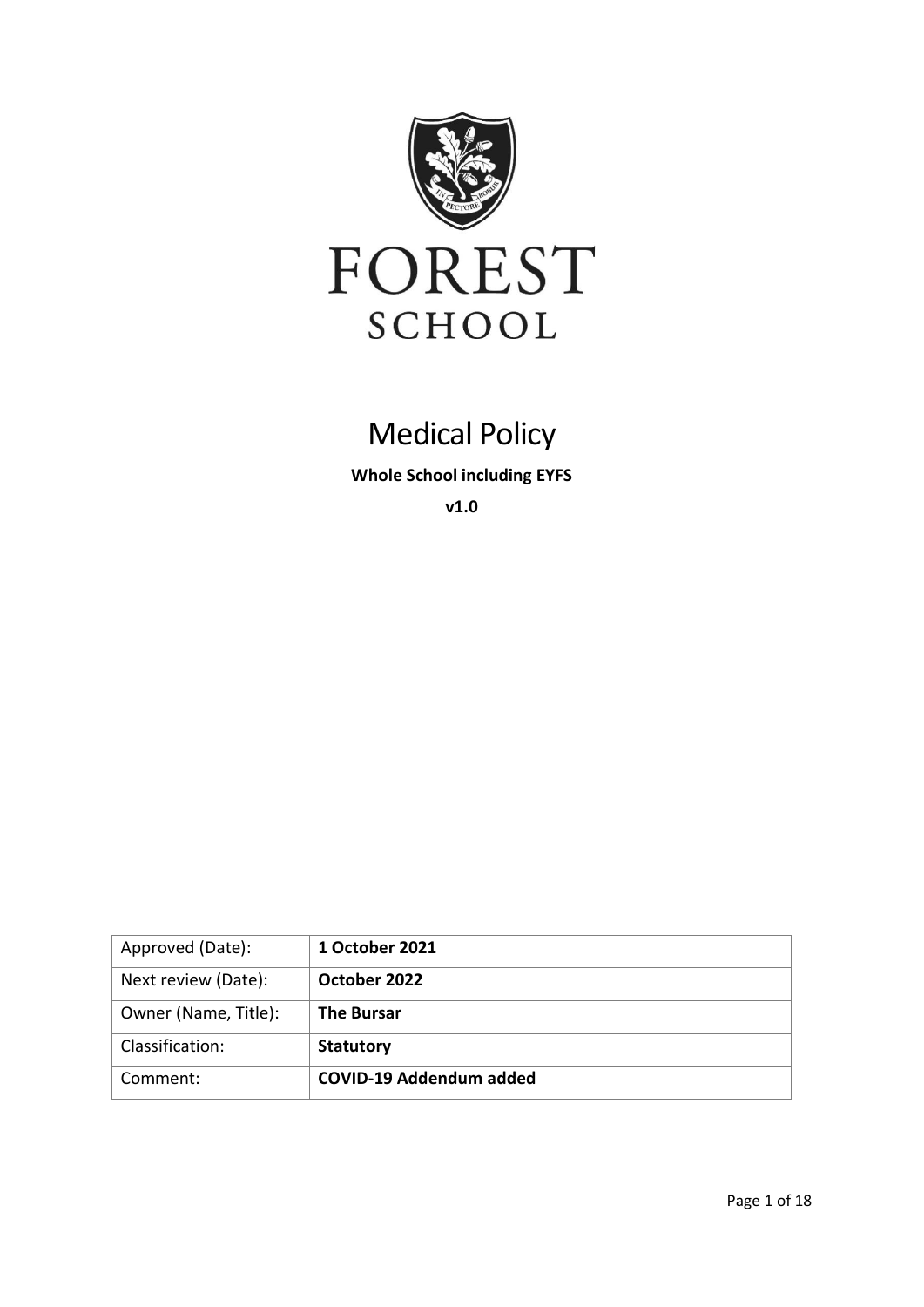# **CONTENTS**

| 1  |  |
|----|--|
| 2  |  |
| 3  |  |
| 4  |  |
| 5  |  |
| 6  |  |
| 7  |  |
| 8  |  |
| 9  |  |
| 10 |  |
| 11 |  |
| 12 |  |
| 13 |  |
| 14 |  |
| 15 |  |
| 16 |  |
| 17 |  |
| 18 |  |
| 19 |  |
| 20 |  |
| 21 |  |
| 22 |  |

# 1 STATEMENT

1.1 The care of our pupils is paramount. With adequate information we endeavour to help our pupils to remain healthy, enabling them to continue to access their education without stigma or exclusion. In order for this to occur parents, pupils and staff need to work closely together. The school employs two full time RGNs (Registered General Nurses) to cover the medical/health needs of the members of the school.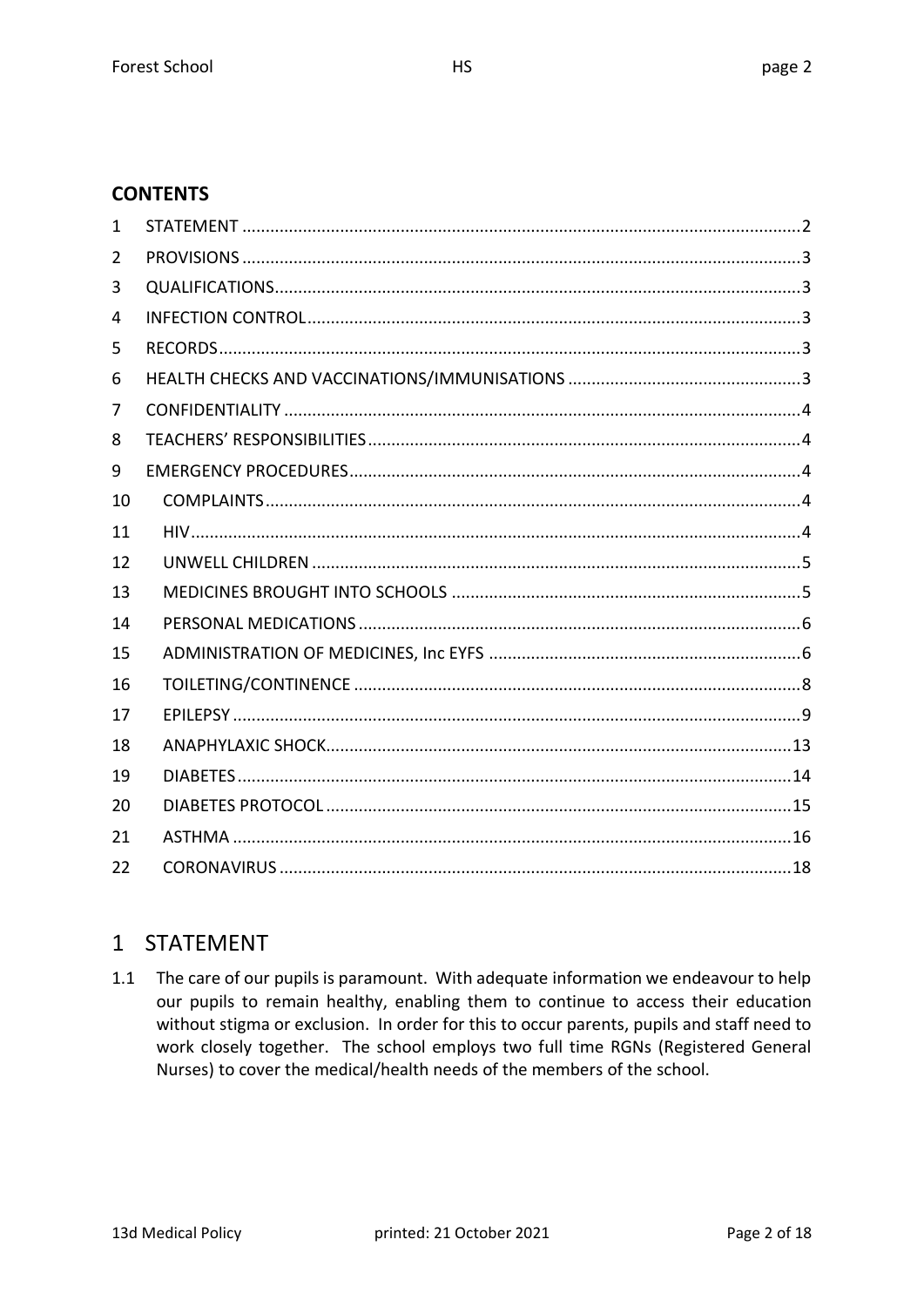1.2 This policy should be read in conjunction with: [First Aid Policy](http://webserver.forest.org.uk/resource.aspx?id=378742) [Health and Safety Policy](http://webserver.forest.org.uk/resource.aspx?id=378884) **[Supervision Policy](http://webserver.forest.org.uk/resource.aspx?id=378750)** [Educational Visits Policy](http://webserver.forest.org.uk/resource.aspx?id=314663)

# 2 PROVISIONS

2.1 There is a medical room within the main school which is open from 8.15am to 6.00pm Monday to Friday. This contains two treatment rooms and two rooms for rest and recovery.

# 3 QUALIFICATIONS

- 3.1 The majority of teaching staff hold current Emergency First Aid Certificates. In Forest School several staff hold the First Aid at Work Certificate. Within the Preparatory School most teaching staff hold the Paediatrics First Aid Certificate. This includes training in the handling of Asthma, Diabetes, Epilepsy and Anaphylaxis.
- 3.2 The School nurses (Hereafter called matrons will update staff on the above conditions as required. First aid boxes are available around the school sites as are defibrillators. The matrons also update their training regularly in order to maintain their registration.

# 4 INFECTION CONTROL

- 4.1 All staff are familiar with normal precautions for avoiding infection. A separate Clinical Waste bin is provided in the Medical Centre. Disposable gloves are available in all first aid boxes and care is taken when dealing with spillages of blood and other body fluids.
- 4.2 Serious illnesses and injuries will be taken to a hospital A&E, parents will be contacted immediately to take them, but if more serious the pupil will be accompanied by a member of staff to meet the parents at the hospital. Further information can be found with the First Aid Policy.

# 5 RECORDS

- 5.1 Daily computer records are kept of any medication or treatment administered to a pupil whilst under the care of the school.
- 5.2 Records are kept of all major accidents in the accident book. Major and minor accidents and illnesses are recorded with the medication administration on pupils' computer records.

# 6 HEALTH CHECKS AND VACCINATIONS/IMMUNISATIONS

- 6.1 On admission parents are asked to complete a questionnaire about the pupils past medical history. They are asked to sign giving consent for First Aid to be carried out and for their agreement to their child being treated by one of the matrons or qualified first aider.
- 6.2 All pupils have a health check on admission to the school in Year 3. The School Health Authority Vaccination Nurses attend the school annually to administer the tetanus,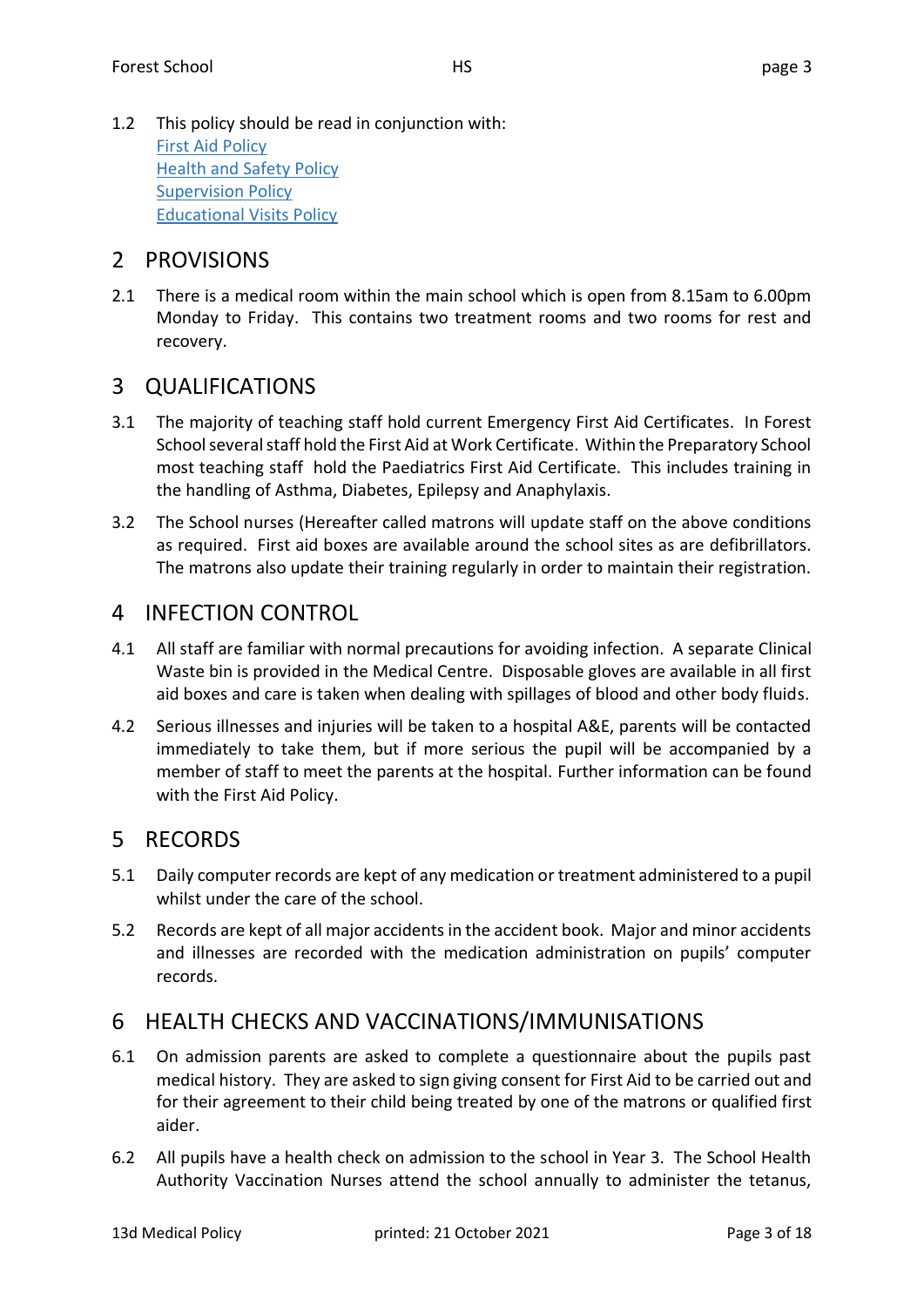diphtheria, polio vaccines and Meningococcal A,C,W and Y to year 9 and to administer HPV vaccinations to year 8 girls. They also attend to administer any other national vaccinations.

# 7 CONFIDENTIALITY

- 7.1 The matrons have a divided loyalty, firstly to the pupils and parents and secondly to the school. The nurses regulatory body the Nursing and Midwifery Council (NM) code states that nurses are obliged to keep information from their patients confidential: Code of [Conduct.](https://www.nmc.org.uk/standards/code/)
- 7.2 Occasionally conflicts may occur between maintaining confidentiality and the need for communication of information to those caring for the pupils. Pupils should be aware that they can discuss any matter with the matrons in complete confidence. Any breach of that confidence would be discussed with the pupil first and only if it was thought that the health of other pupils in the school was at risk, or that it was in the pupils own interest to share information would this happen. General health information is shared with the school staff on a need to know basis.

# 8 TEACHERS' RESPONSIBILITIES

8.1 Teachers should know of pupils with conditions which might lead to their being placed at risk in certain activities e.g. defects of vision or hearing, epileptics, diabetics, asthmatics etc. School staff and the catering staff will also be advised of significant allergies i.e. nut allergy. This information is available on the ISAMS database which is maintained by the matron. Parents are made aware that details from the medical questionnaire will be passed on to teaching staff on a need to know basis.

# 9 EMERGENCY PROCEDURES

9.1 In the case of severe accident or incident at the main school a matron should be called. If required, the first person on the scene will call 999 without delay. If not apparently obvious as to the extent of the injuries the situation will be assessed. If required, an ambulance will be called by the matron or staff member at the scene. The school office should also be made aware of the problem and will then co-ordinate a porter being sent to meet the ambulance. The parents will be notified. The casualty will be accompanied to hospital by one of the matrons, a staff member or parent. If the parent has not arrived the matron or staff member will remain with the casualty until a parent arrives.

# 10 COMPLAINTS

If you feel you child's medical condition is not being taken seriously or the school is not following your wishes or advice from your GP, Consultant please contact the matrons in the first instance. If you feel the issue remains unresolved please refer to the [Complaints Policy](http://webserver.forest.org.uk/resource.aspx?id=418541) to escalate the matter.

# 11 HIV

11.1 The number of people in the school who will be made aware of a pupil who is infected with HIV will be rigorously confined to those who need to know in order to ensure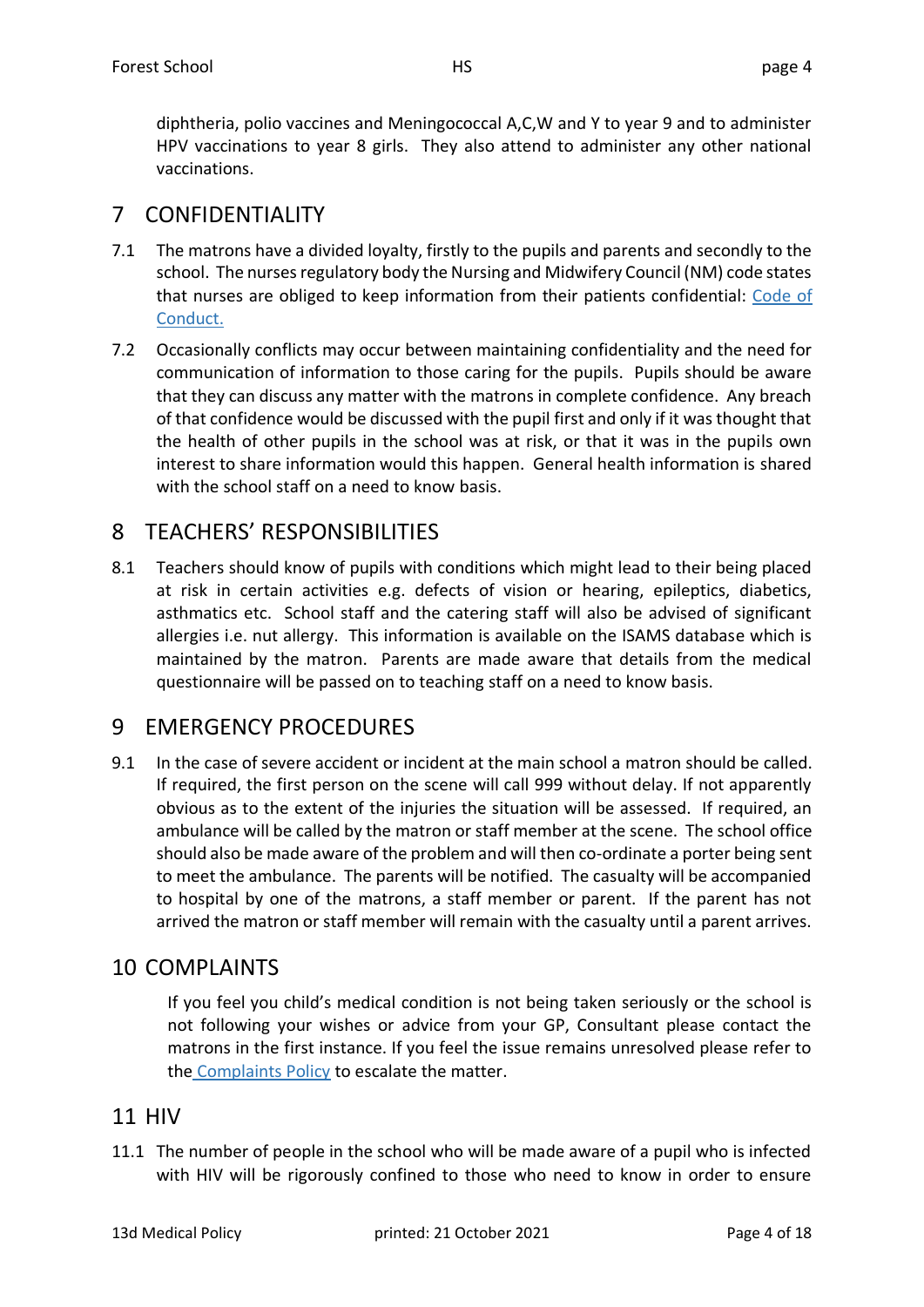proper care of the child and other pupils. The school follows the policy as explained in "HIV in Schools – [Good practice guide to supporting Children infected or affected by HIV](https://www.nat.org.uk/sites/default/files/teachers-resources/HIV_in_Schools.pdf)  – [NCB 2005 updated 2015".](https://www.nat.org.uk/sites/default/files/teachers-resources/HIV_in_Schools.pdf)

# 12 UNWELL CHILDREN

### **12.1 PUPILS ILL DURING THE SCHOOL DAY**

- 12.1.1 The matron will care for any sick pupils or any emergency. Parents will be contacted if they deem this necessary. Pupils can only return home once their parents have been contacted by the matron. The School follows the Public Health England (PHE) guidelines when recommending exclusion from school. [DfE Infection Control within](https://www.gov.uk/government/publications/health-protection-in-schools-and-other-childcare-facilities)  [Schools.](https://www.gov.uk/government/publications/health-protection-in-schools-and-other-childcare-facilities)
- 12.1.2 In line with this guidance from PHE pupils suffering from sickness and/or diarrhoea will be asked **NOT** to return to school until 48 hours from the last episode of sickness and/or diarrhoea.

### **12.2 PUPILS COMING IN UNWELL**

- 12.2.1 We are increasingly seeing pupils who are obviously coming into school unwell and unable to cope with the rigours of the school day. This causes the pupil distress.
- 12.2.2 The Medical Centre is an emergency facility, the staff in the Medical Centre will do their utmost to treat and care for you before contacting your parents. However, on the advice of the Public Health England, the following actions will be taken who have the following conditions:
- 12.2.2.1 Vomiting/Diarrhoea will be sent home and must be kept away from school for at least 48 hours, and must be eating and drinking normally.
- 12.2.2.2 High Temperatures if a pupil has had a high temperature, please do **NOT** come into school for at least 24 hours or until you are well enough and your temperature is normal without medication.
- 12.2.2.3 Any infectious or contagious conditions do not come into school until you are fully recovered.
- 12.2.3 Furthermore, please see below guidelines relating to controlling the spread of respiratory infections within our school environment:
- 12.2.3.1 Hand hygiene: hand washing is one of the most important ways of controlling the spread of infections, Liquid soap and paper towels should be available in all toilets for both pupils and staff.
- 12.2.3.2 Coughing and sneezing Children & Adults should be encouraged to cover their mouth and nose with tissue.
- 12.2.3.3 Wash hands after using or disposing of tissues.

# 13 MEDICINES BROUGHT INTO SCHOOLS

13.1 During a pupil's time at school it may be necessary for him/her to receive medication (either short or long term). It may be medicine prescribed by a Doctor e.g. antibiotics, asthma inhalers, or non-prescription medication such as paracetamol and antiseptic creams. Whatever type of medicine it can only be administered with written parental consent.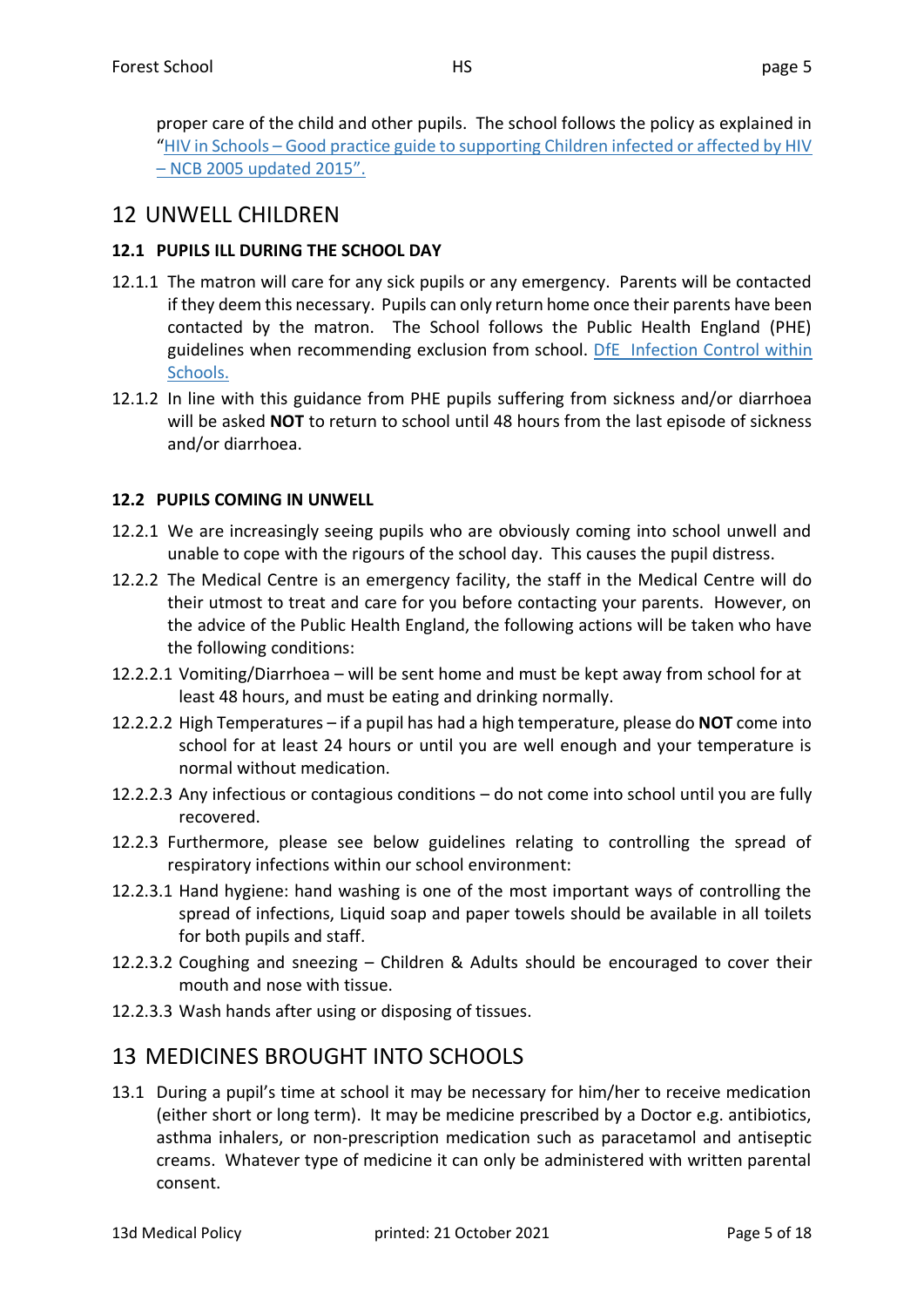- 13.2 All medicines brought into school must be given to the Matrons by the parents. This also applies to a long-term medication such as asthma inhalers and eczema creams. All medicine must be clearly labelled and in the original container. Pupils in the Middle/Senior years may take responsibility for their own inhalers, whilst for younger pupils; the inhalers are kept accessible in each pupil's classroom. On **NO** account should **ANY** other medicine be left in satchels or kept by pupils themselves.
- 13.3 Whilst at school your child may become unwell or injured and would benefit from the administration of simple over the counter medicines such as paracetamol, antiseptic cream, cough linctus. All such medicines can only be given with the parents' written consent and under the direction of the School Matron. Please complete the consent form and return it to the school as soon as possible if you wish your child to receive such medicines. The Matrons are happy to discuss these and any other health matters with parents.

# 14 PERSONAL MEDICATIONS

- 14.1 It is the School's policy that asthmatics and anaphylactic's should carry their own medication, Inhalers and auto-injectors. Within the Preparatory School years 3, 4, 5 and 6 carry their own inhalers and auto-injectors with a spare kept in the Medical Room. All other years have their inhalers kept easily available in their classrooms. The inhalers and auto-injectors are taken with them by a staff member should they go off site.
- 14.2 Other prescribed medications should be left with the Matrons with an accompanying administration of medication form stating its name, use, dosage and times to be administered. The container should be labelled with the pharmacist's label. If a nonprescription medicine, it should be labelled with the name of the medication, the date and the child's name. All medicines kept at school are kept in a locked cupboard in the treatment room within the Medical Centre.

# 15 ADMINISTRATION OF MEDICINES, Inc EYFS

### 15.1 **Aim**:

To ensure safe storage and administration of medication to pupils and staff by the matrons.

This policy is based on ['The handling of medicines in social care'. RPSGB.](https://www.rpharms.com/recognition/setting-professional-standards/safe-and-secure-handling-of-medicines/professional-guidance-on-the-safe-and-secure-handling-of-medicines)

### **15.2 Storage**

All medications are kept in the Medical Centre in a locked cupboard in a room not normally accessible to pupils. Medicines that require refrigeration are kept in a locked medicine fridge.

### **15.3 Controlled drugs**

- 15.3.1 There are legal requirements for the storage, administration, records and disposal of CDs. (Misuse of Drugs Act Regulations 2001 (as amended). To comply with these regulations Controlled Drugs (CDs) are stored in the Medical Centre in a CD cabinet.
- **15.4 Non- Prescribed Medications - Over the counter medicines**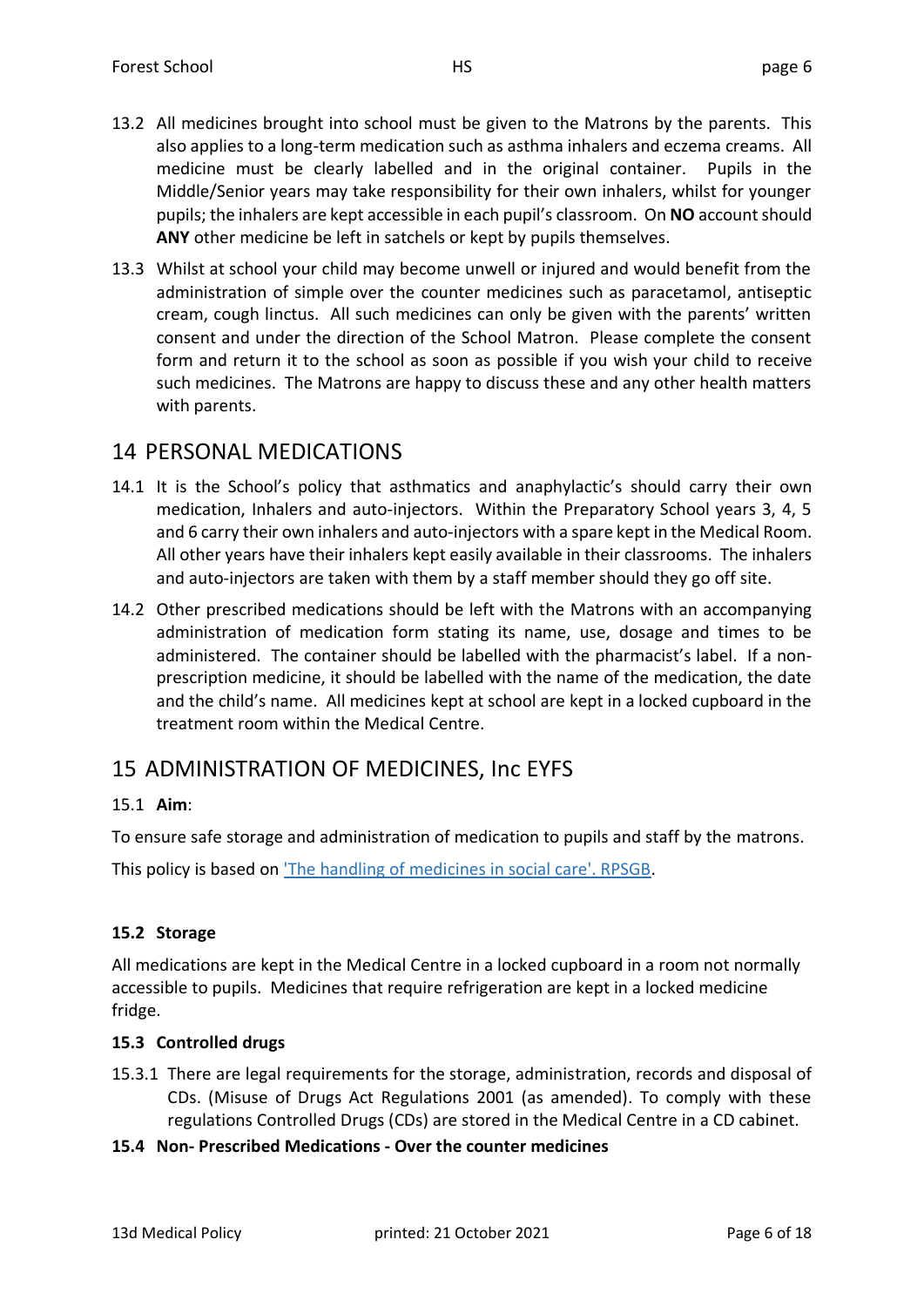#### **15.5 Prescribed Medications**

- 15.5.1 Medication prescribed by a doctor should be administered according to the instructions on the individual medication and only given to the named pupil to whom it has been prescribed. According to the law (The Medicines Act 1968) medicines can be administered by a third party. They should be kept in their original container. The original dispensing label must not be altered. The protocol should be the same as for non-prescribed medications.
- 15.5.2 Parents of pupils should give written instructions. The medication must be in its prescription container.
- 15.5.3 A record is kept of any prescribed medication that a pupil is taking and where appropriate a care plan is written. We do obtain parental permission to be able to administer prescription medicines.

### **15.6 Adverse reactions**

- 15.6.1 Drugs can cause adverse reactions in some people. If a pupil experiences adverse reaction to a medication do not give any further doses until instructed to do so by the doctor. A medical incident form should be completed.
- 15.6.2 If a serious reaction occurs medical attention should be sought immediately.
- 15.6.2.1 An adverse reaction should be reported by the matrons using the yellow card system to the Medicine and Healthcare Products Regulatory Agency [\(www.mhra.gov.uk\)](www.mhra.gov.uk)

#### **15.7 Medicines given in error**

15.7.1 A medical incident form should be completed explaining the error and any action taken. The error should also be recorded in the record book and entered onto the pupil's individual health records.

#### **15.8 Medication brought into school by the pupils**

- 15.8.1 Parents/guardians should inform the Medical Centre of any medication the pupil has brought into school. There are risks that prescribed medications will interact with medications purchased over the counter and cause harm. Or that herbal or traditional medications could interact with prescribed or over the counter medications. Over the counter medication should never be given to a pupil who has taken their own medicine.
- 15.8.2 A record will be kept of any medications that the pupils bring into school. It is the Schools policy that the pupils do not bring in their own medications unless they are prescribed, but some always will, it is therefore essential that pupils are asked whether they have taken any medication that day before administering medication.

#### **15.9 Parent Liaison**

- 15.9.1 In relation to illness and infections procedure please refer to the [First Aid Policy.](https://webserver.forest.org.uk/Resources/Staff%20%5BF2%5D/Staff%20Handbook%20%5BFz%5D/Section%20D%20Forest%20School%20Policies%20and%20Procedures%20%5BFje2%5D/School%20Policies%20Internal%20%5BF197d%5D/13a%20First%20Aid%20Policy.pdf)
- 15.9.2 The School will work with parents/guardians to ensure medical information is kept up to date. Medical records are completed by the parents/guardians when the child joins Forest School. Thereafter it is the parents' responsibility to update their child's school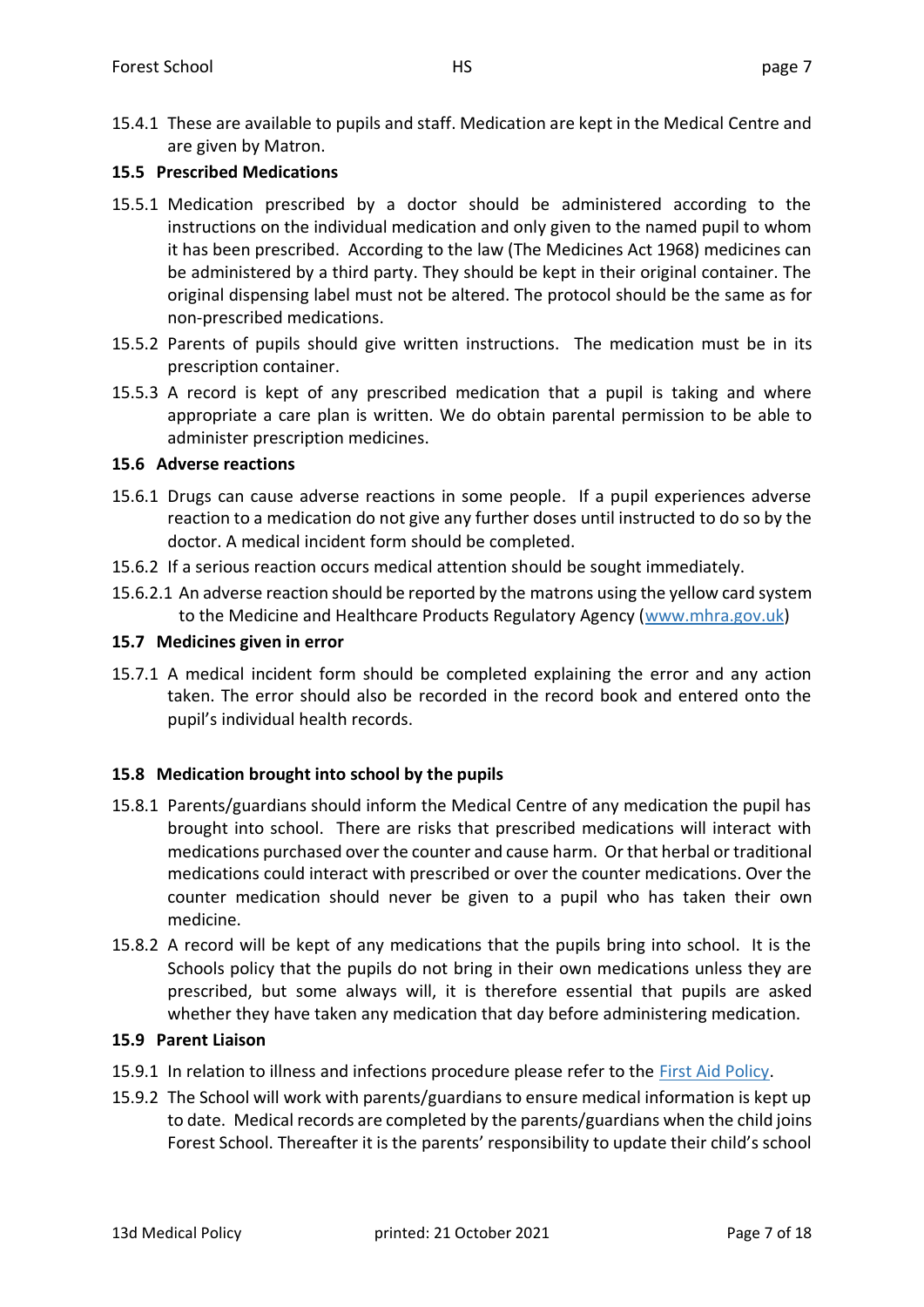medical record by reporting to the matrons should there be any changes to the child's medical status as stated on the medical record form.

### **15.10Record keeping**

15.10.1 This is extremely important. From the records, anyone should be able to understand exactly what has been done and when. Records should be made immediately after the medication has been given and recorded in black ink for copying purposes. Records must be complete, legible, up to date, dated and signed to show who has made the record.

### **15.11Staff training**

15.11.1 Auto-Injector Training is given to staff at least every three years by Matrons or the Health & Safety and Compliance Director. In additional, staff going on educational visits will be updated with any new protocols or updates on new auto-injectors.

# 16 TOILETING/CONTINENCE

- 16.1 Continence is normally achieved when a pupil has reached 3 years of age, with most achieving full control by the time they are 4. If there is a problem with continence in school, a meeting should be convened with the Head Teacher, Class Teacher, Parents/Carers and Matron.
- 16.2 A full assessment of the pupil's difficulties has to be undertaken and some form of monitoring system put in place. The pupil's progress can then be measured against a set of agreed targets and reviewed at intervals of time.
- 16.3 A Continence Management Plan for the pupil would be developed by the Head Teacher, Class Teacher, Parents/Carers and Matron if felt necessary.

### **16.4 Targets for improving continence can include:**

- 16.4.1 Increasing the pupil's awareness that there is a problem
- 16.4.2 Going to the toilet at regular intervals or at specific times
- 16.4.3 Going to the toilet independently
- 16.4.4 Ability to clean him/herself after using the toilet, e.g. wiping bottom
- 16.4.5 Ability to tell an adult if he/she has had an "accident"
- 16.4.6 Ability to wash hands after using the toilet
- 16.5 An assessment of the facilities available in school and the pupil's daily toileting routines to ensure there is always a toilet easily accessible for the pupil.

#### **16.6 Toilet Training Programme:**

- 16.6.1 Record all trips to the toilet
- 16.6.2 Look for signs that the pupil may wish to use the toilet
- 16.6.3 Give praise when prompts are successful
- 16.6.4 Make visits to the toilet enjoyable keep the visits short and stay with the pupil perhaps telling them a short story.
- 16.6.5 Establish a suitable "toilet" language and use it consistently
- 16.6.6 Make sure the pupil is wearing clothes which are easy to pull down or up
- 16.6.7 Never scold or punish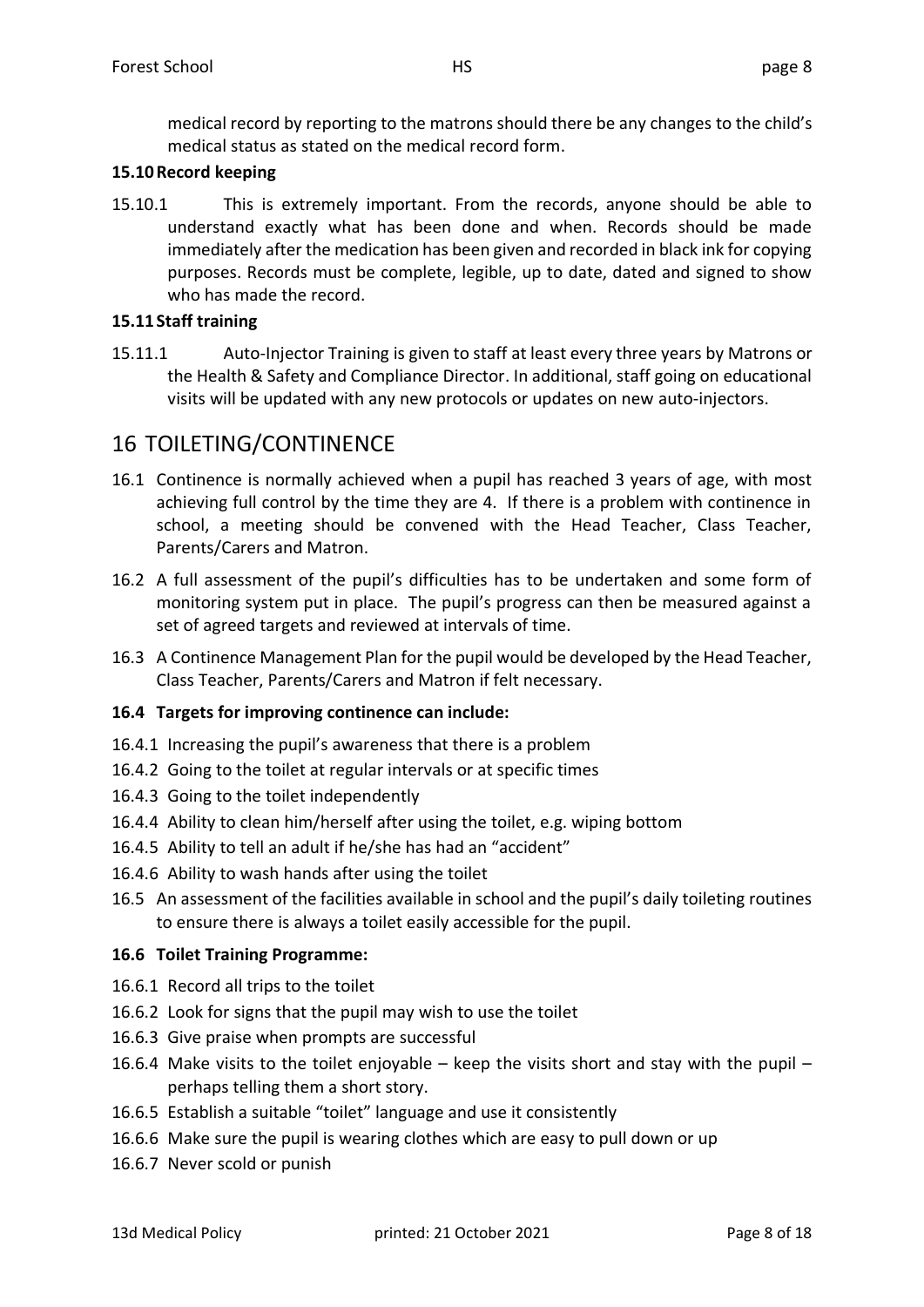16.6.8 Ensure a dialogue is kept up with parents in order to evaluate progress

16.6.9 Aim to establish a pattern of regularity

### **16.7 Soiling Procedures:**

In the event that a pupil does soil him/herself:

- 16.7.1 The pupil should be taken by a member of staff to the shower/toilet facilities
- 16.7.2 It is important both for the welfare of the pupil and the adults concerned that there are two adults present whilst the child is being cleaned.
- 16.7.3 If an accident occurs in the playground then one of the duty staff should alert the head of Pre Prep for the above to come into play
- 16.7.4 Records should be kept of such incidents.
- 16.7.5 In the first instance staff will need to try and establish the reasons of how/why this occurred and establish if anything could be altered at school to prevent this happening again.
- 16.7.6 In the event of a second episode of incontinence this will be discussed with the Class Teacher and Matron will inform the Parents/Carers.
- 16.7.7 Should a third episode occur then the Parents/Carers will be called in to meet with Matron and advised to seek medical intervention.

#### **16.8 Hygiene:**

- 16.8.1 Staff to wear disposable gloves and aprons when dealing with the incident
- 16.8.2 Changing area to be cleaned after use
- 16.8.3 Hot water and liquid soap to be available to wash hands as soon as the task is done.
- 16.8.4 Hot air dryer or paper towels available for drying hands
- 16.8.5 Effective hand washing is an important method of controlling the spread of infections, especially those that cause diarrhoea and vomiting.
- 16.8.6 Always wash hands after using the toilet and before eating or handling food using warm, running water and a mild, preferably liquid soap. Toilets must be kept clean
- 16.8.7 Rub hands together vigorously until a soapy lather appears and continue for at least 15 seconds ensuring all surfaces of the hands are covered
- 16.8.8 Rinse hands under warm running water and dry with a hand dryer or clean towel (preferably paper)
- 16.8.9 Discard disposable towels in the bin. Foot pedal operated bins with lids are preferred

# 17 EPILEPSY

- 17.1 Daily activity and sporting participation for a child diagnosed with Absent Seizures/Epilepsy at Forest School.
- 17.2 The balance between a pupil's safety and the ability to enjoy a full range of activities is tested when it comes to recommendations regarding sports and other physical activities. Because epilepsy affects each person differently, the approach must be individualised.
- 17.3 The seizure type and frequency of the seizures, the type of medication and its adverse effects, the pupil's ability to follow instructions and act responsibly, and the nature and supervision of the activity must all be considered. Individualised care plans are provided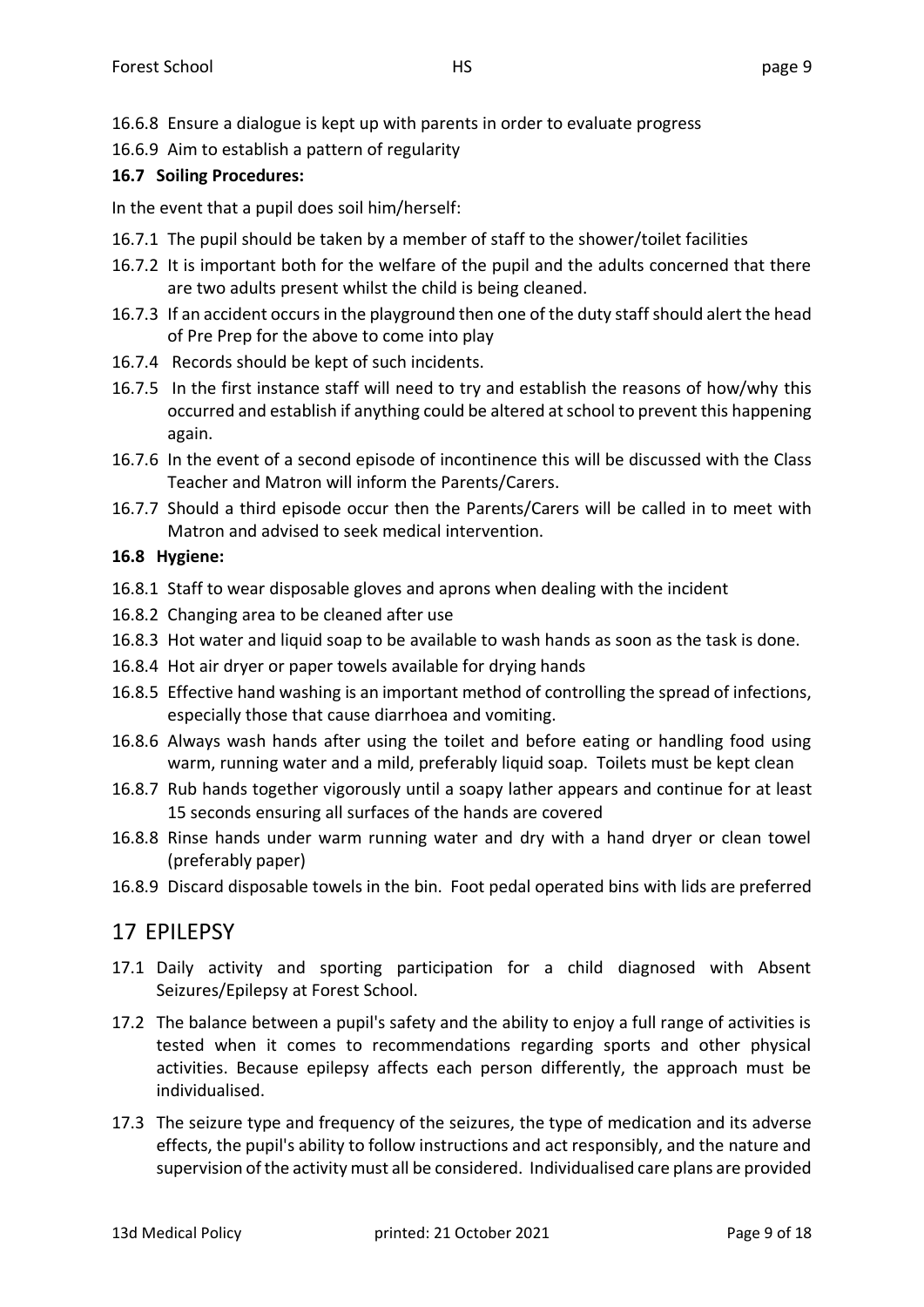by the Pupils Healthcare professional and staff in school are informed of the protocol to follow should a pupil experience a seizure at school or whilst in our care.

- 17.4 Common sense should be the guiding force in making these decisions. The goals should be both safety and a lifestyle that is as normal as possible. No activity is completely safe. Making safety the exclusive concern will unnecessarily limit the pupil's activities. Restriction and isolation foster low self-esteem and emphasise the disability. Nevertheless, certain activities and sports can be dangerous for some children with epilepsy, and safety concerns require that these activities be forbidden or carefully supervised.
- 17.5 In the past, doctors and parents tended to strictly limit physical activities.

### *17.6 The current trend is to allow children with epilepsy to be children and to pursue as full a range of activity as reasonable.*

- 17.7 The type of seizures and their frequency are critical in determining which activities are safe. Children whose motor control or consciousness is impaired during seizures are at higher risk for injuries.
- 17.8 Children who have uncontrolled, frequent seizures should know that certain activities are restricted. They should not swim alone (in fact, no child should swim alone). They should not play on high bars or climb ropes without a proper mat and supervision.
- 17.8.1 If a child's seizures are more common at certain times (within 2 hours of awakening, for example,), activities can be scheduled for the times when seizures are less likely to occur.
- 17.8.2 **Seizures are only rarely provoked by exercise**, but when this pattern is identified, physical exertion should be limited. However, it may be possible to devise a satisfactory program of exercise in which the level of exertion is gradually increased. **Prolonged physical activity in a hot environment may provoke seizures in some children.** In such cases, plenty of cool drinks and frequent rest periods can help reduce the risk of seizures.
- 17.9 Children with epilepsy should be encouraged to participate in group and competitive sports, such as football, running and all sports at school. Group activities are part of childhood and foster a sense of "belonging," high self-esteem, and independence. These benefits are extremely valuable, and the risks of participation must be serious to warrant prohibiting a child from joining group activities.
- 17.10Most potential hazards can be overcome. In fact, players with epilepsy can be found in major football clubs, hockey, and other professional sports.
- 17.11 Serious injuries in children with epilepsy are uncommon and rarely occur during participation in sports. Bathrooms are much more dangerous to children than playing football or ice skating.

### **17.12Bathing**

17.12.1 Children with epilepsy should not bathe in a bathtub unsupervised. Children should take tub baths only when they can be supervised moment to moment. A child can need privacy, and this means that they must take showers. Bathroom/toilet doors should never be locked.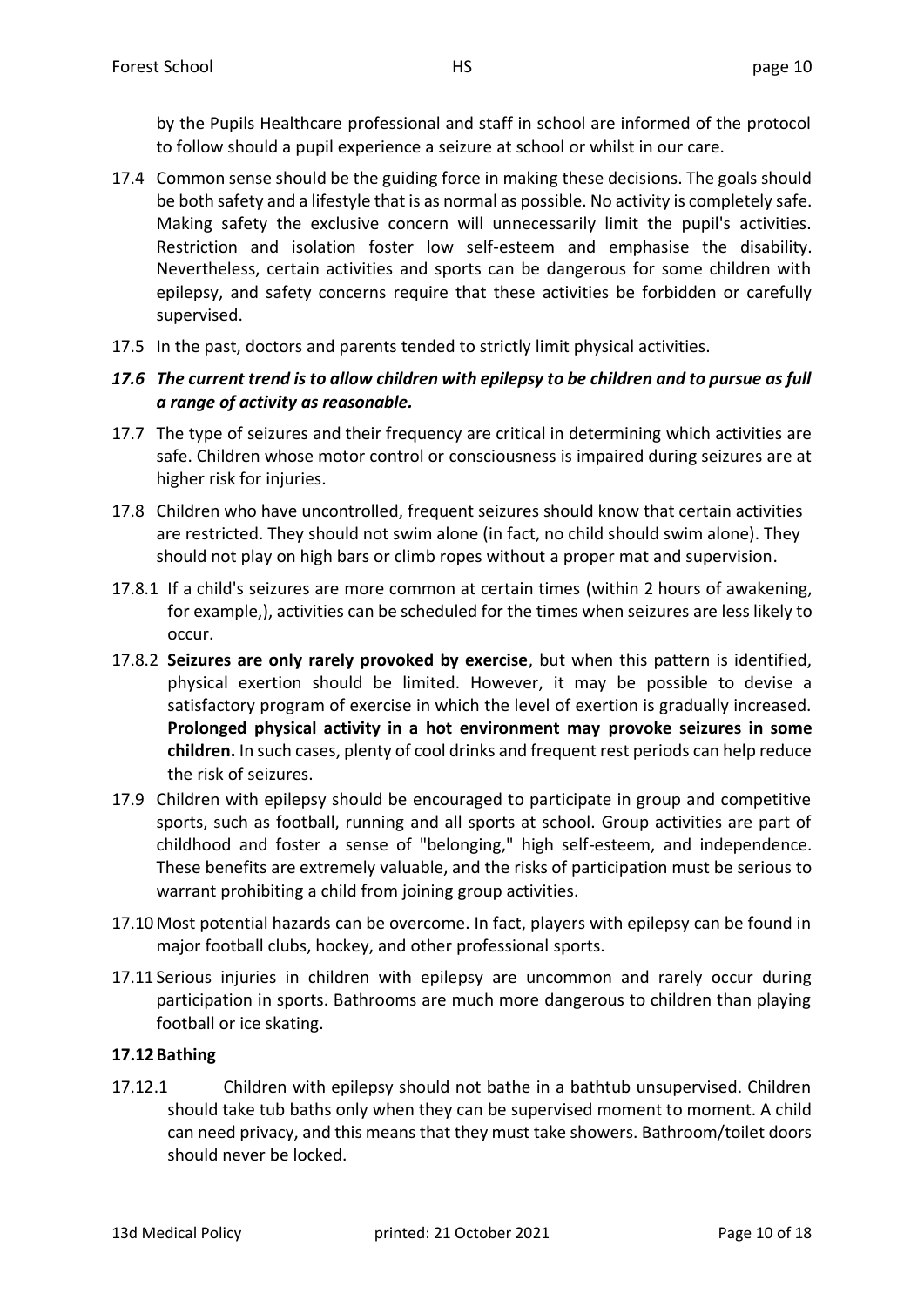### **17.13Stair Climbing**

- 17.13.1 Our world is filled with stairs. For the vast majority of children with epilepsy, stairs should not be barriers to getting around. However, seizures that impair motor control or consciousness can cause serious injuries if they occur while the child is on a staircase. If a child has an aura, or warning, before a seizure, he or she may be able to sit down until the seizure is over.
- 17.13.2 In school, however, this restriction can cause the child to be late for classes or to stand out from schoolmates. In these unusual cases, a buddy who is aware of the epilepsy may be able to accompany the child from one class to the next.

### **17.14Swimming**

- 17.14.1.1 Swimming is a pleasure all children should be encouraged to enjoy. Although water poses special dangers for children with epilepsy, epilepsy is not an insurmountable barrier to swimming.
- 17.14.1.2 *The issue of epilepsy and water safety is really a question of how much supervision is necessary*. No matter how severe or frequent the epilepsy, a child can enjoy the water. If the child's seizures are well controlled, swimming should be encouraged, although it is necessary to make sure that at least one person who knows the child has epilepsy and who knows basic lifesaving is nearby. The most difficult decisions about swimming arise when children have occasional seizures that impair motor control or consciousness. These children should be allowed to swim, but they must be closely supervised. **There should be a lifeguard on duty that is responsible and aware of the child's disorder**.
- 17.14.1.3 The lifeguards should know that they must keep their eyes on the pool while the child is swimming.
- 17.14.1.4 The child with epilepsy who wants to swim competitively should be encouraged. Competitive swimming practices and matches are usually well supervised. The coach should be aware that the child has epilepsy, however, and everyone involved, including the child, should recognize that there is some additional risk to this activity and make an informed decision about whether it is worth it.
- 17.14.1.5 High diving poses clear dangers for children with epilepsy. Only children with well- controlled seizures should consider high diving.

### **17.15Cycling**

- 17.15.1 Bicycles are a part of childhood. Yet a bicycle, if ridden on or near the street, presents a serious potential danger for a child with epilepsy. Even if a parent rides just behind the child on the sidewalk, during a complex partial seizure the child may suddenly veer off into the street, out of the parent's reach and protection. Despite the dangers, children with epilepsy can learn to ride and enjoy bicycles. Because most serious bicycle injuries involve the head, everyone who rides a bicycle should wear a helmet. If the seizures are under control or do not impair motor control or consciousness, bicycle riding should be unrestricted. When the seizures pose a danger, bicycles can be ridden in a park or other place where there are no motor vehicles.
- 17.15.1.1 Risks and benefits of horseback riding must be carefully weighed for these children. Competitive horseback riding often involves galloping and jumping and should only be considered for children with mild or well-controlled epilepsy.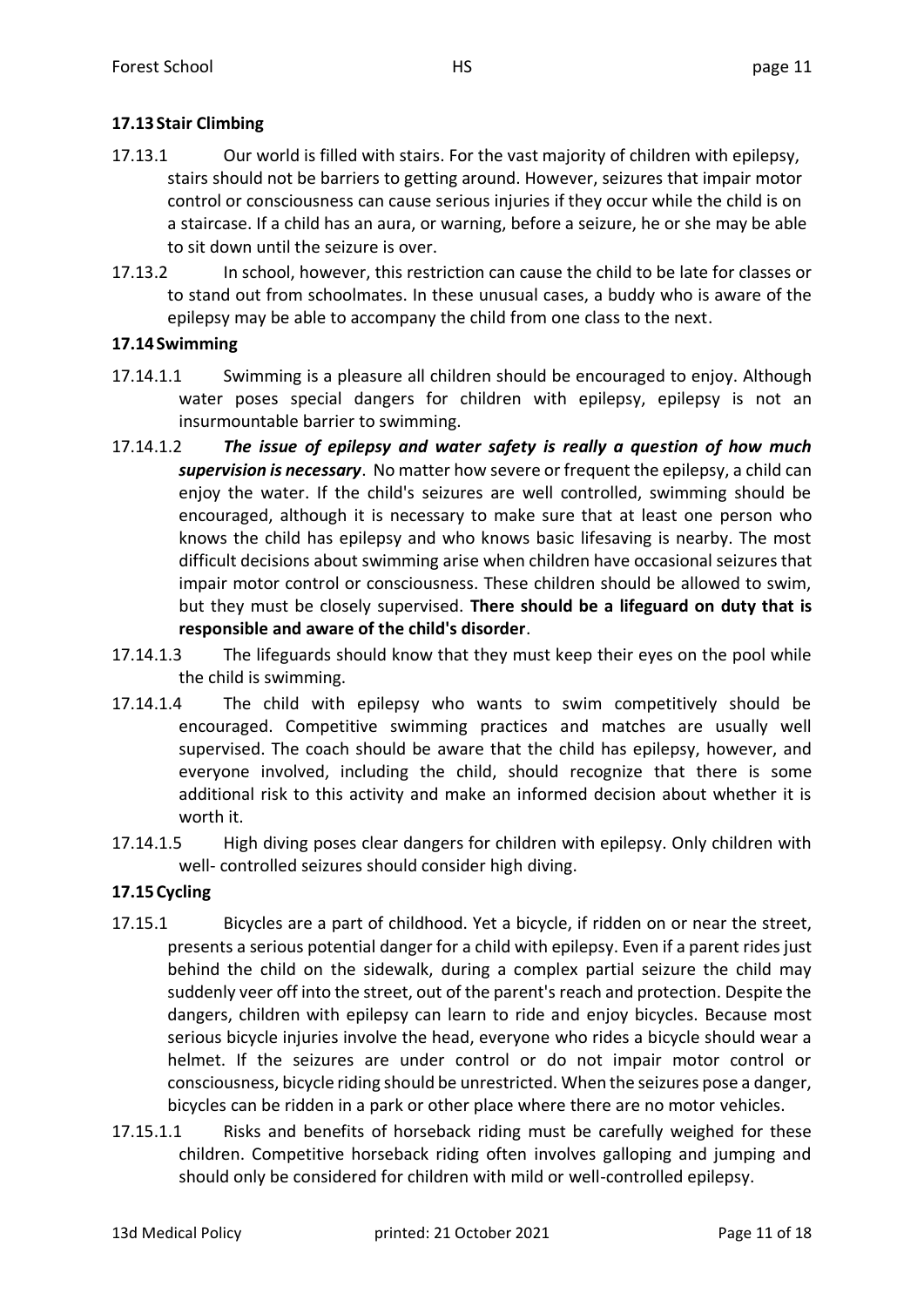### **17.16Contact sports**

17.16.1.1 Contact sports such as football, basketball, soccer, rugby, and ice hockey are generally safe for children with epilepsy. The principal concern with contact sports is the chance of head or bodily injury, but children with epilepsy are not necessarily more likely to be hurt than other children. If an absence or complex partial seizure were to occur during a game, there is a small chance of injury if someone were to tackle the child, for instance, during the spell. Tackle football, rugby, and ice hockey have a higher incidence of injuries than most other sports and participation in them should probably be limited to children with well-controlled seizures. There is nothing wrong, however, with a child who has occasional or even frequent seizures playing touch football in the back yard. The risks must be weighed against the benefits of the sport. The chances of serious injury are small compared with the positive effects of team participation.

#### **17.17Gym**

- 17.17.1 Some forms of gymnastics are dangerous for children with epilepsy. Only those with well-controlled seizures should consider performing on the high bar, uneven parallel bars, vaults, or rings. Other gymnastic events, such as floor routines and the pommel horse, pose little risk. The parallel bars are of intermediate risk; the risk reflects the specific exercises being done. Climbing a rope higher than 5 feet is also dangerous if seizures are not well controlled.
- 17.18 **First aid will depend on the individual's epilepsy/fits and the type of seizure he/she is having. General guidance below, but most of all it is important to keep calm and call for Matron. Do not allow the person to be mobilised and the member of staff who has witnessed the event MUST stay with her and give a detailed account to Matron and/ or Ambulance staff**.

### **17.19What might happen?**

The person loses consciousness; the body stiffens, and then falls to the ground. This is followed by jerking movements. A blue tinge around the mouth is likely, due to irregular breathing. Loss of bladder and/ or bowel control may occur. After a minute or two the jerking movements should stop and consciousness slowly returns. Documentation of seizure duration and nature of severity is paramount at all times.

17.20 **DO**…

- 17.20.1 Protect from injury (remove harmful objects from nearby)
- 17.20.2 Cushion his/ her head
- 17.20.3 Aid breathing by gently placing him/ her in the recovery position once the seizure has finished
- 17.20.4 Be calmly reassuring
- 17.20.5 Stay with the person until recovery is complete

### **17.21 DON'T...**

- 17.21.1 Restrain
- 17.21.2 Put anything in his/ her mouth
- 17.21.3 Try to move him/ her unless he/she is in danger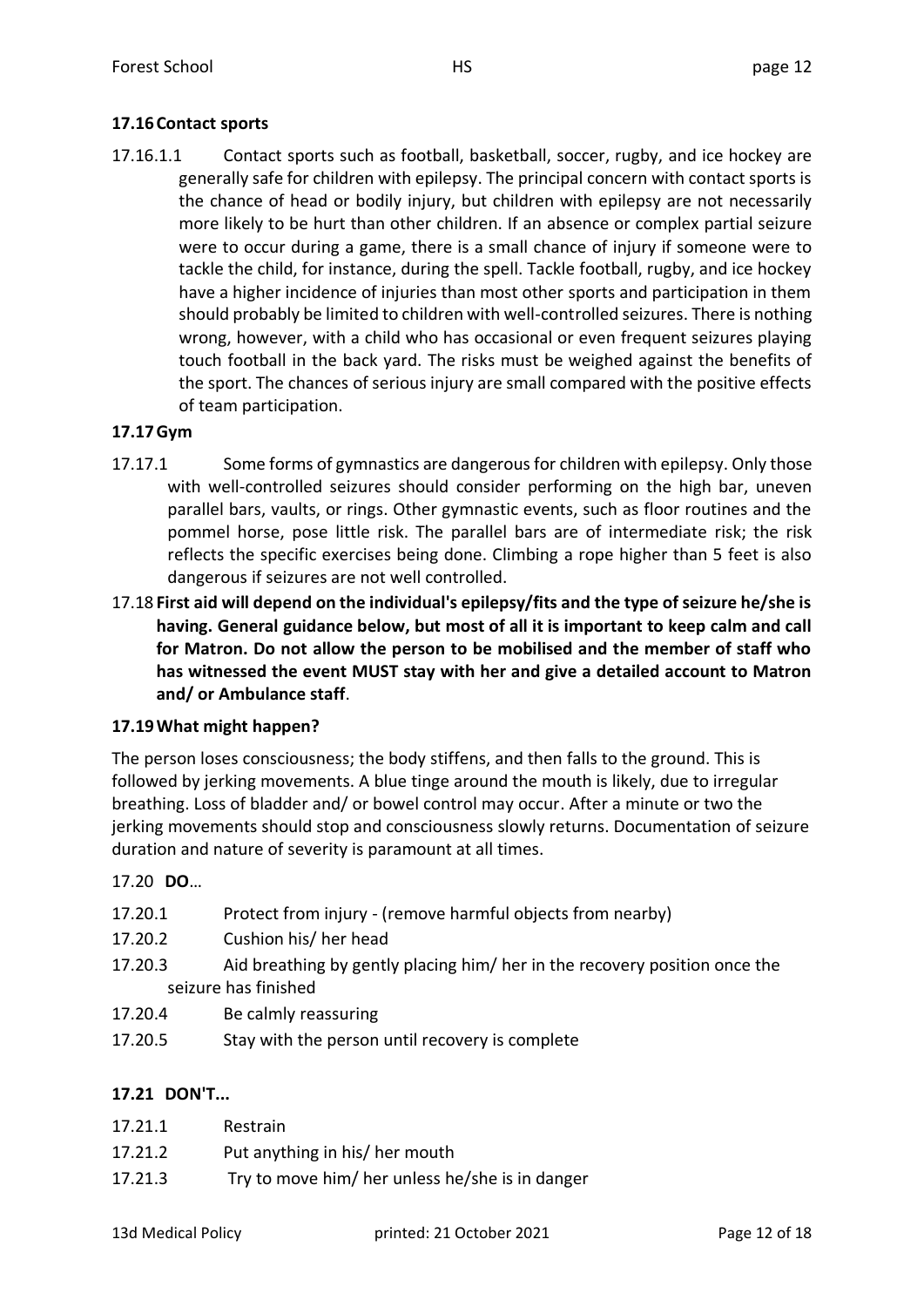- 17.21.4 Give him/ her anything to eat or drink until he/she is fully recovered
- 17.21.5 Attempt to bring him/ her round

### **17.22Call for an ambulance if...**

- 17.22.1 The seizure continues for more than five minutes
- 17.22.2 One tonic-clonic seizure follows another without regaining consciousness between seizures
- 17.22.3 Injury during the seizure
- 17.22.4 You believe that needs urgent medical attention.
- 17.22.5 Repeated seizures

# 18 ANAPHYLAXIC SHOCK

- 18.1 Anaphylaxis is a severe allergic reaction that may occur in a child or young adult who is allergic to specific foods, drugs or insect stings. Severe food-allergic reaction may present for the first time at school and overall 20% of food reactions occur at school. DfE guidance – [Supporting pupils at school with medical conditions](https://assets.publishing.service.gov.uk/government/uploads/system/uploads/attachment_data/file/803956/supporting-pupils-at-school-with-medical-conditions.pdf) – December 2015.
- 18.2 Symptoms of anaphylaxis usually involve more than one part of the body such as the skin, mouth, eyes, lungs, heart, gut, and brain. Some symptoms include

Symptoms include:

- Skin rashes, itching and hives
- Swelling of the lips, tongue or throat
- Shortness of breath, trouble breathing, wheezing (whistling sound during breathing)
- Dizziness and/or fainting
- Stomach pain, vomiting or diarrhoea
- Feeling like something awful is about to happen
- 18.3 The reaction causes substances to be released into the blood that dilate blood vessels and constrict air passages. Blood pressure falls dramatically and breathing becomes difficult. Swelling of the tongue, face and neck increases the risk of suffocation. The amount of oxygen reaching the vital organs becomes severely reduced.

18.4 Emergency Care:

- **Call 999 for an ambulance immediately** mention that you think the person has anaphylaxis. Ensure Reception are informed of the arrival and that paramedics can be taken to you as quickly as possible.
- **Remove any trigger if possible** for example, carefully remove any wasp or bee sting stuck in the skin.
- **Lie the person down flat, legs raised if condition allows** unless they're unconscious, pregnant or having breathing difficulties. If having difficulty breathing, sit them up so airway is open.
- **Use an adrenaline auto-injector if the person has one** but make sure you know how to use it correctly first. Make a note of the time this was administered.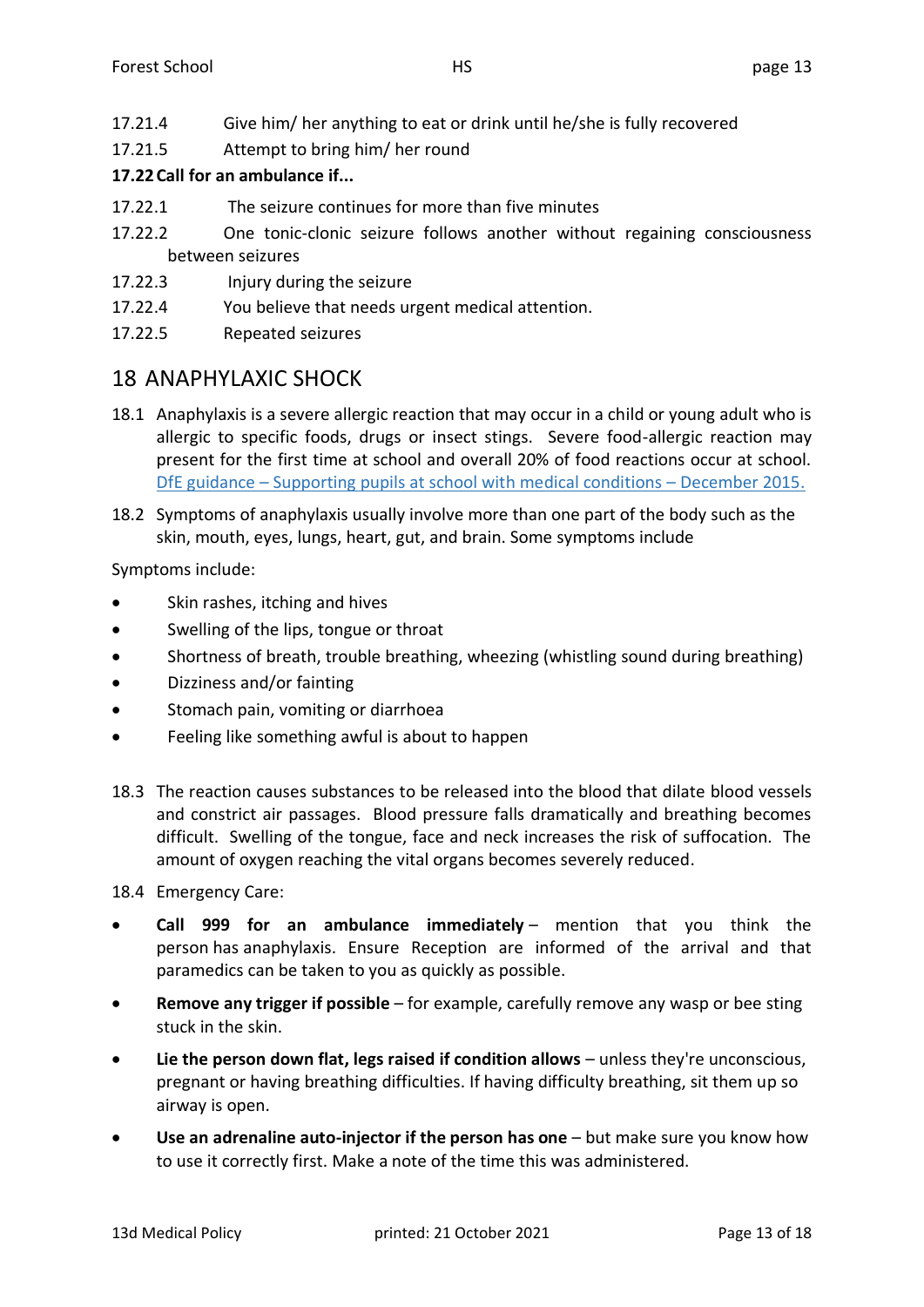- **Give another injection after 5-15 minutes** if the symptoms don't improve and a second auto-injector is available.
- The School will work closely with the pupils and parents and individual care plans will be drawn up by parents, pupils and nursing staff for each pupil, who has been diagnosed with anaphylaxis. The school follows the new MHRA (Medical and Healthcare Products Regulatory Agency May 2014) advise that two adrenalin auto-injectors should be available at all times, so pupils will be expected to provide spare prescribed medications/adrenalin auto-injectors to be kept in the Medical Centre. <https://www.gov.uk/drug-safety-update/adrenaline-auto-injector-advice-for-patients>
- Staff will receive regular updates and training on how to manage pupils with anaphylaxis.
- Any prescribed preloaded adrenaline auto-injector, will be carried by the pupil at all times. Spare medications will be kept for pupils in the emergency box in the Medical Centre, supplied by the parents. The expiry dates will be checked and parents contacted if a new injector pen is required. There are facilities on the Epipen [\(http://www.epipen.co.uk/\)](http://www.epipen.co.uk/) and other similar websites to request reminders when the auto-injector requires renewal.
- All staff will have access to a protocol of information on how to help a pupil who has an anaphylactic episode. This is available to all staff through ISAMS. The matrons have copies of individual care plans as relevant. These plans should accompany pupils with their auto-injectors when they are taken from the school site. Most staff have received First Aid training where anaphylaxis is covered.
- All Sports staff, SLC management and the Catering Department are informed on Pupils who have a diagnosis of severe allergies with prescribed auto-injector AAI medication. Teaching Staff will be notified of any newly diagnosed or new pupils with anaphylaxis.
- In lines with DfE Guidance, the school now holds emergency auto-injectors in the following locations:
- 1. Dining Hall
- 2. Prep Office
- 3. Sports Hall

These are only to be administered by trained staff and to those ONLY that have been diagnosed and carry a prescribed auto-injector that may be out of reach or not usable.

# 19 DIABETES

- 19.1 Pupils with diabetes will be encouraged to take a full part in all the activities within the school, including sport and educational visits.
- 19.2 The school will work closely with the pupils and parents and individual health care plans will be kept for each pupil with diabetes. Parents are asked to produce the individual healthcare plan for their child which will then be agreed with the matrons. These will be kept in the Medical Centre with the parent and pupils permission. The peer group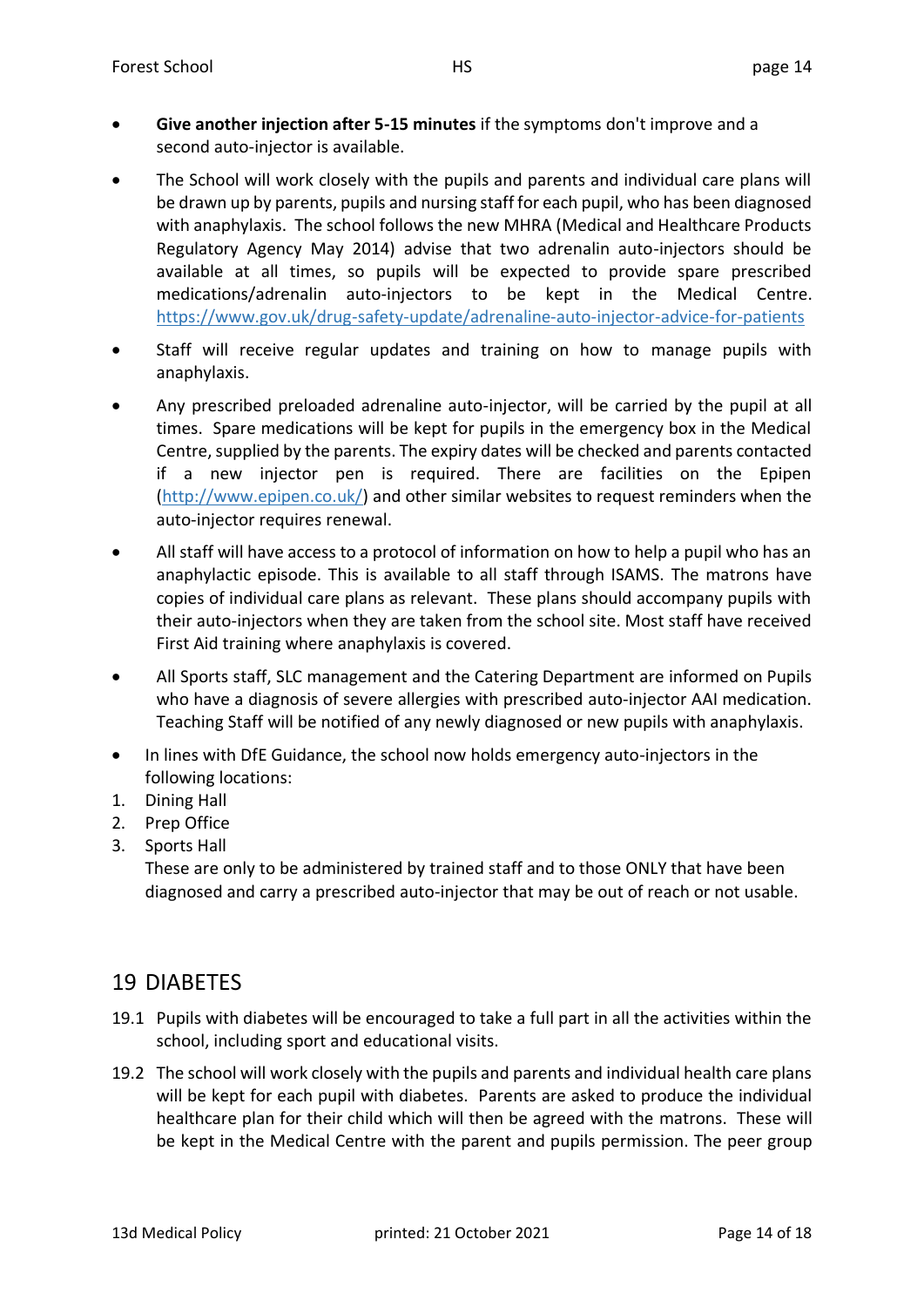will be advised of signs and symptoms to watch for. The relevant staff will automatically be given this information.

- 19.3 Staff will receive regular updates on how to manage pupils with diabetes.
- 19.4 Spare insulin, and hypo stop, which needs to be provided by the parents, will be kept for individual pupils in the Medical Centre. Hypo stop will be kept in the emergency box in the Medical Centre Office. A tube of dextrose tablets will also be available in the box.
- 19.5 All staff will have access to a protocol of information on how to help a pupil who has a hypoglycaemic episode.

# 20 DIABETES PROTOCOL

#### **20.1 Hypoglycaemia:**

20.1.1 The danger for a diabetic is a low blood sugar level. This is caused either by too much insulin, not enough carbohydrate (missed or delayed meal) or too much exercise.

#### **20.1.2 Symptoms:**

Hunger Sweating Drowsiness Pallor Glazed eyes Mood changes or lack of concentration

Shaking

#### **20.2 Management.**

- 20.2.1 If the symptoms occur while conscious, give a fast acting sugar immediately. Examples include – Lucozade, sugary drink e.g. Coke; Tango; Fanta (not diet); mini chocolate bars e.g. Mars; Milky Way; fruit juice; glucose tablets; honey or jam. Glucose tablets are available from the Medical Centre Office.
- 20.2.2 Recovery should be in 10-15 minutes. The pupil may feel nauseous, tired or have a headache.
- 20.2.3 If the pupil is unconscious, do not try to give anything to swallow. Rub some jam, honey or hypo stop (if supplied by the parent, this will be available in the Diabetic emergency box in the Medical Centre Office) inside the cheek where it can be absorbed. Place the pupil in the recovery position and call an ambulance.

#### **20.3 Hyperglycaemia:**

20.3.1 Hyperglycaemia is also known as "high blood sugar", or high "blood glucose", and can be a serious problem for a person with "diabetes". Hyperglycaemia happens when the body is unable to remove glucose "blood" and turns it into energy.

#### **20.4 Symptoms:**

Increased thirst and/or hunger

Frequent urination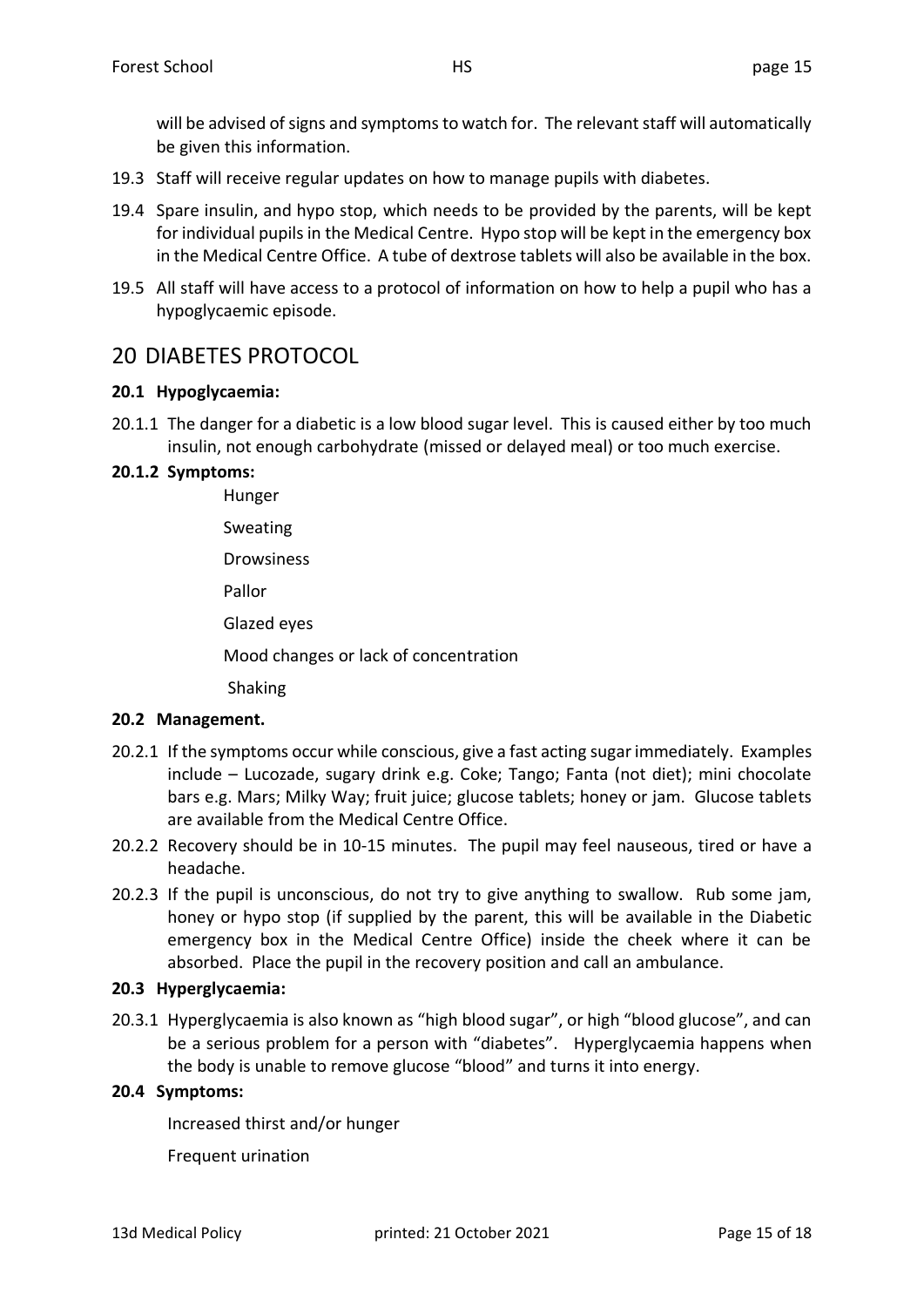Sugar in the urine

Headache

Blurred vision

Fatigue

### **20.5 Short term symptoms include:**

Increased thirst,

Wanting to urinate more often and feeling tired.

### **20.6 In the longer term:**

Untreated hyperglycaemia can cause blurred vision and

Unexpected weight loss.

The symptoms of hyperglycaemia can often lead to a diagnosis of diabetes, or in a person already diagnosed with diabetes it can be a sign that the condition is not well managed.

- 20.6.1 In fasting hyperglycaemia, blood sugar is still high after fasting for at least 8 hours.
- 20.6.2 In postprandial or hyperglycaemia after a meal, blood sugar becomes high after eating and drinking.
- 20.6.3 What causes hyperglycaemia in diabetes?
- 20.6.4 Hyperglycaemia in diabetes may be caused by:
- Skipping or forgetting your insulin or oral glucose-lowering medicine
- Eating too many grams of carbohydrates for the amount of insulin administered
- Infection
- Illness
- Increased stress
- Decreased activity or exercising less than usual
- Strenuous physical activity.
- Treat with insulin.
- In school call the matron on on extension 6515 or their mobile 07766 112038

# 21 ASTHMA

### **21.1 The School:**

- 21.1.1 **Recognises that asthma is an important condition** affecting many school children and welcomes all pupils with asthma by having this clear policy which is to be followed by all staff in school who come into contact with the pupils. The policy is reviewed annually by the matron. Parents are required to inform the matrons about their child's asthma and their treatment.
- 21.1.2 **Ensure that children with asthma participate fully in all aspects of school life** by ensuring that the Asthma Policy is understood by teaching staff, associate teachers, visiting professions, and the school support staff. PE staff are aware that asthma may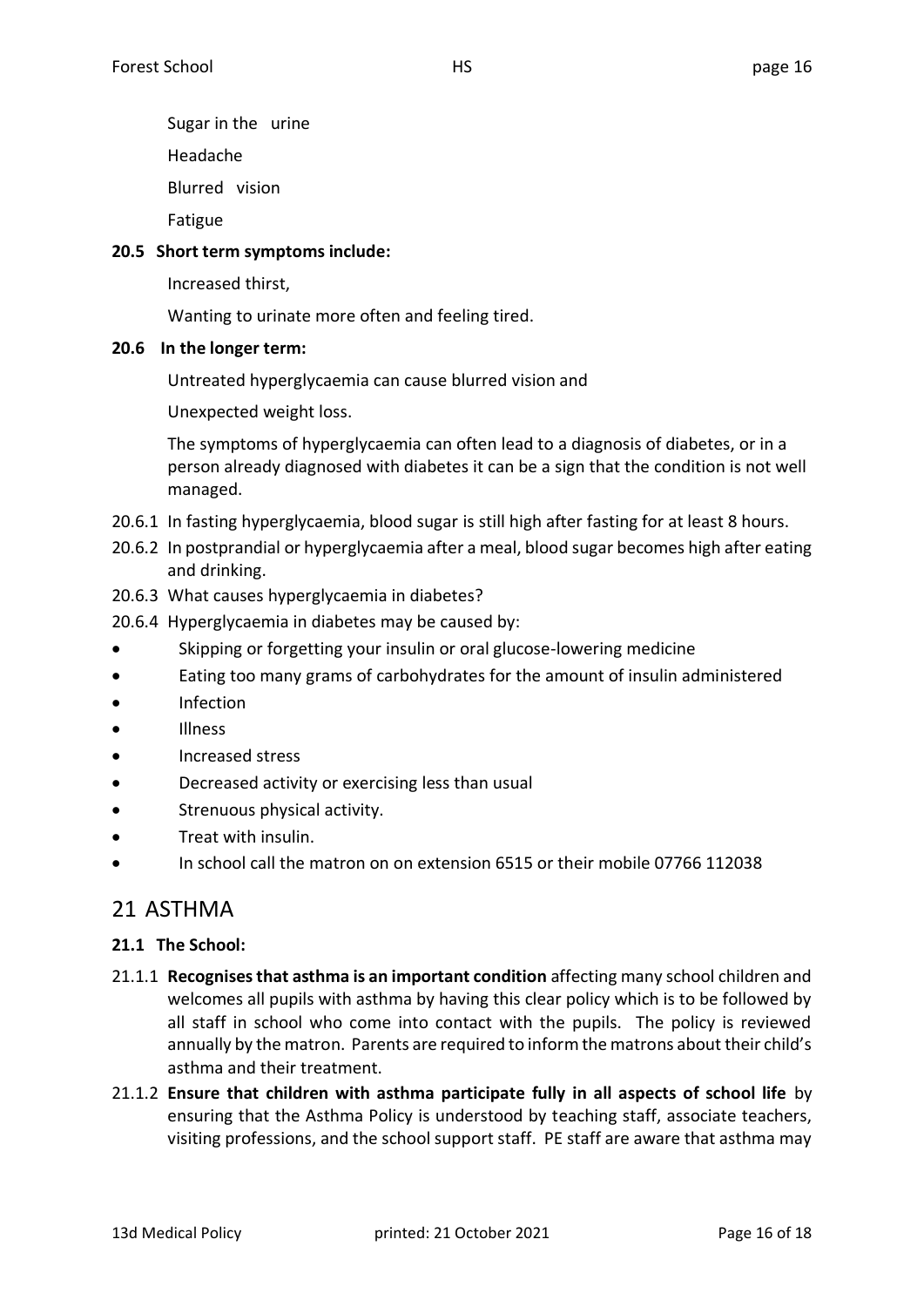be triggered by exercise and will encourage those affected to use their inhaler before the lesson and again during the lesson if required.

- 21.1.3 **Recognises that immediate access to reliever inhaler is vital**so pupils are encouraged to carry their reliever inhaler with them at all times and have a spare one in their sports bag. All school staff will let pupils take their own medication when they need to. The school also has spare inhalers and spacers which can be used in an emergency and the matron will ensure that these inhalers have not expired.
- 21.1.4 **Ensure all staff who come into contact with children with asthma know what to do in the event of an asthma attack**. The matron will produce clear instruction notices so that all staff who come into contact with pupils with asthma know what procedure to follow in the event of an asthma attack. The Matron is available in the Medical Centre during the school day and at all times to give guidance and appropriate

Ensure that the reliever inhaler is taken immediately, (normally a blue inhaler). As they are breathless they may need several attempts before it successfully reaches the lungs. It opens the narrowed passageways.

treatment.

 $\text{Hence}$  (Kepc in wicking centre) as then breathing  $\text{II}(e)$  down and lie) down, dependence supportions in the pupil site of the pupil site of the pupil site of the pupil site of the pupil site of the pupil site of the p  $\frac{1}{2}$  because the tight clothing in  $\frac{1}{2}$  and  $\frac{1}{2}$  because the manipulation of water them a drink of water them a drink of water them a drink of water the second second second second second second second seco If attack continues, allow them to use their (blue) inhaler every 5-10 minutes preferably through a spacer\* (kept in Medical Centre) as their breathing will be shallow. If symptoms improve but not completely disappear, take to Medical Centre for parents to be contacted. Continue treatment.

After an attack. If the pupil says they feel better and symptoms have disappeared they can go back to what they were doing after about 5 minutes.

Contact Matron in Medical Centre if during the school day. Allow the pupil to sit quietly, listen to anything they say, and observe.

If it develops into a severe attack. i.e. too breathless to talk, pulse over 120 per minute or respiration rate above 30 per minute or signs of exhaustion call for an ambulance (and the parents and matron) and continue treatment every few minutes. A nebulizer is available in the Medical Centre.

Always ensure parents know about an attack. If not controlled quickly then a doctor's assessment is advisable to avoid a repeat attack.

advisable to avoid a repeat attack. The same control of the Page 17 of 18 Always ensure parents know about an attack. If not controlled quickly then a doctor's assessment is